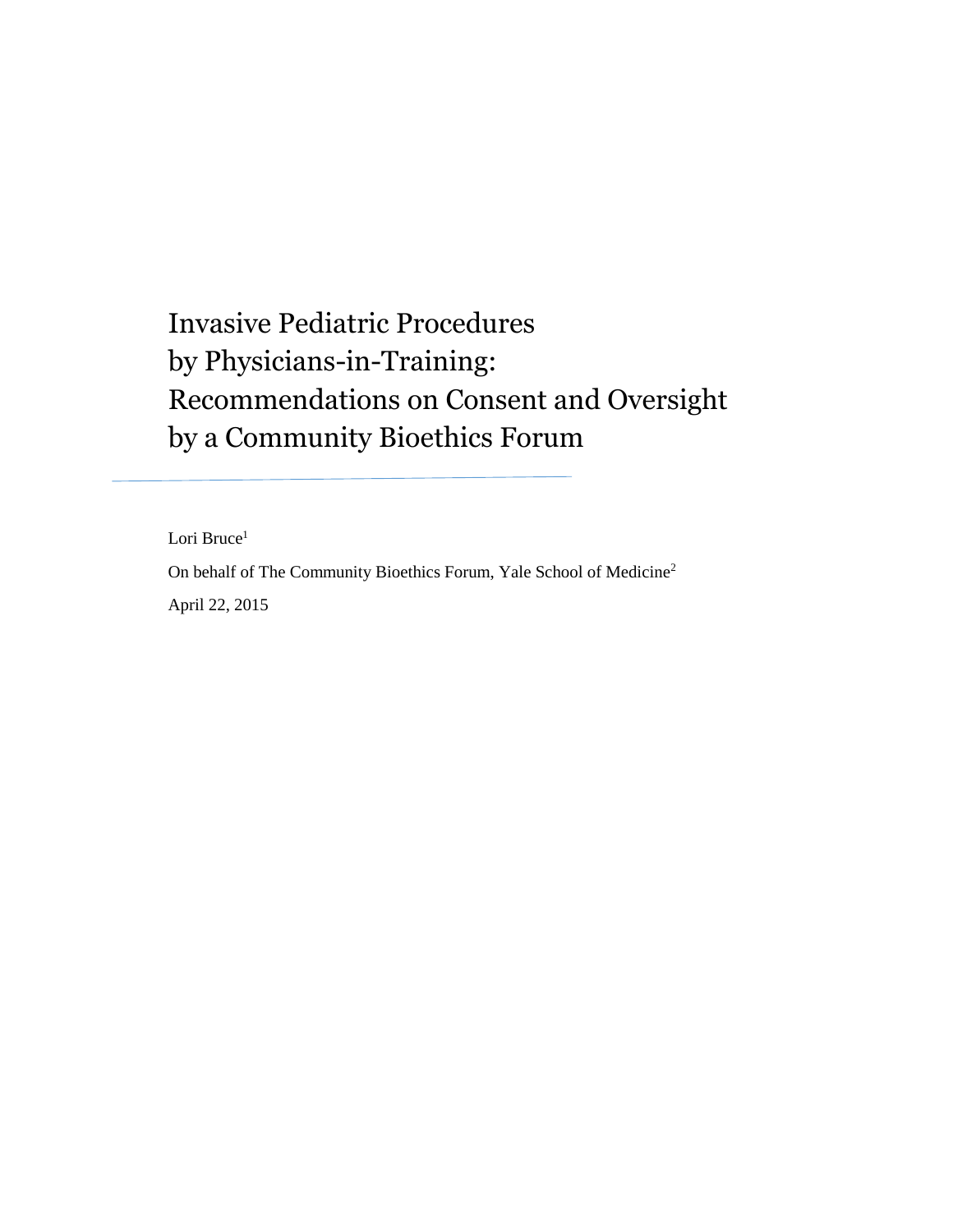# Invasive Pediatric Procedures by Physicians-in-Training: Recommendations on Consent and Oversight by a Community Bioethics Forum

#### Abstract

Yale University's Community Bioethics Forum, under the auspices of The Program for Biomedical Ethics at The Yale School of Medicine, in response to a request by the school's Department of Pediatrics, conducted a study to determine whether parental consent is necessary when a physician-in-training desires to perform an invasive procedure on a newborn that s/he has never performed before. After consultation and discussion the Forum unanimously recommends: (a) seeking parental consent when a physician-in-training desires to perform an invasive procedure for the first time; (b) initiating studies that subdivide and analyze medical errors by training status, to enable the medical team to give a meaningful presentation of the risks to the parent; (c) reinstituting the practice of learning invasive procedures on deceased infants; and (d) enhancing standard oversight and support procedures for physicians-in-training.

#### Background

The hands-on experience crucial to becoming a competent pediatrician necessitates that physicians-intraining conduct invasive procedures on infants.<sup>3</sup> These procedures are a widely accepted practice.<sup>4</sup> Historically, physicians-in-training learned these procedures on newly deceased infants. As a rule, parental consent was not sought, but as informed consent became the usual prerequisite to treatment, parental consent also became the norm, prior to utilizing a deceased child for training purposes. However, after the death of a child, and the parental anguish that attends such an event, most physicians were and remain hesitant to seek consent.<sup>5</sup> Thus, in an era of informed consent, physicians-in-training find fewer opportunities to develop critical skills. Consequently, the first time a physician-in-training performs an invasive procedure, they likely perform it on a newborn in need of the procedure.

When a medical team asks parental permission for a physician-in-training to perform an invasive procedure for the first time, many parents deny the request, citing as the most frequent reason, they want the more experienced physician to perform the procedure. This creates a tension between the need for the physician-in-training to learn crucial procedures, and the need for informed consent, an essential element of medical ethics.

To help parse through this issue, physicians from The Yale Pediatrics Department asked the Forum to study and consider the following questions:

*Should parental consent be sought when a physician-in-training would like to perform an invasive procedure on a newborn for the very first time?*

*Should a physician-in-training inform a parent that s/he is performing a procedure for the first time?*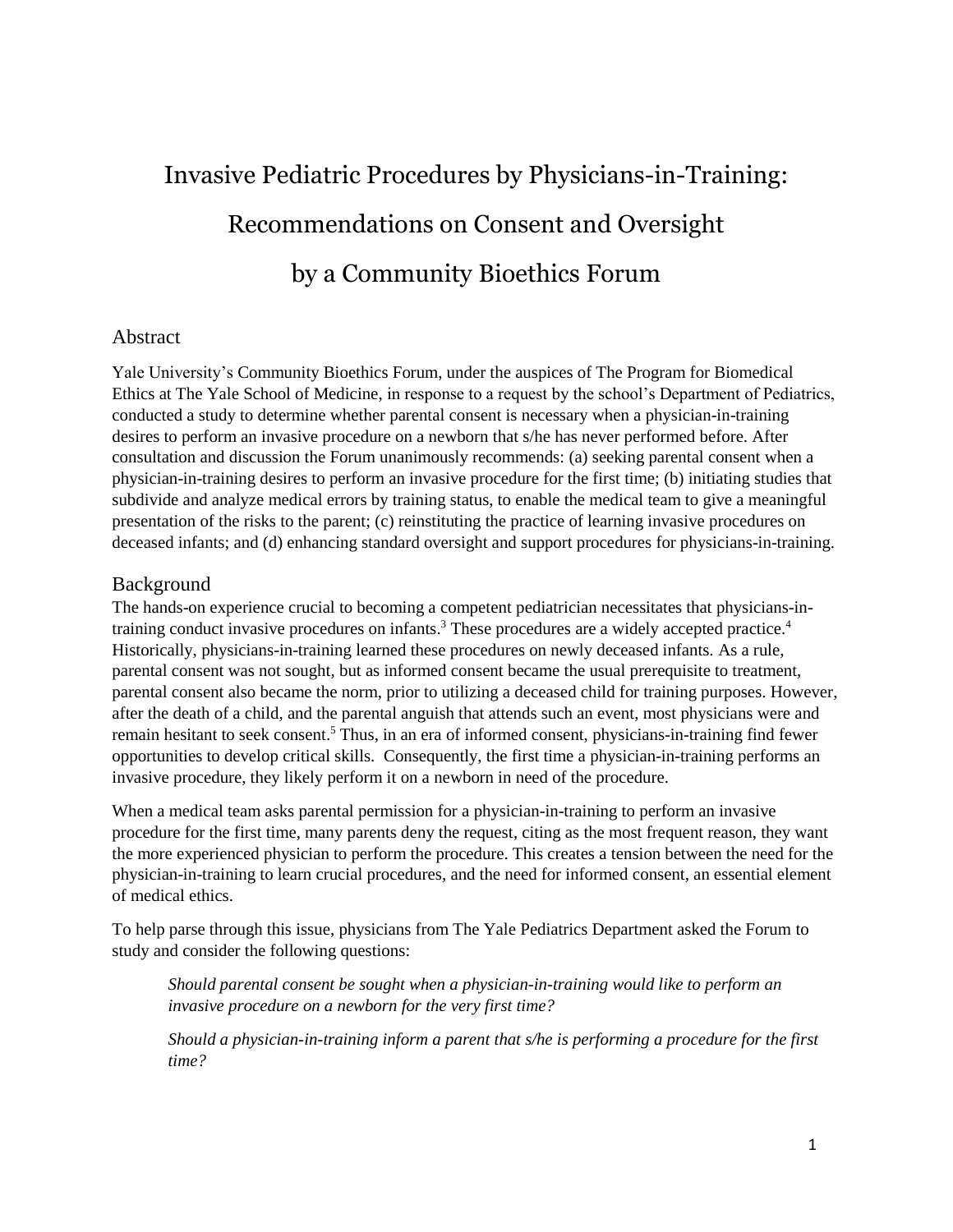#### Forum Process

Members of the Forum spent many hours learning about this topic. As with many of the Forum's consults, this project involved a lengthy period of reading, individual contemplation, and discussion. Members reviewed the literature, discussed specific cases, and had face-to-face meetings with local experts.

Members spent time speaking with their families, neighbors, coworkers and professional associates. Several members have children, some of whom have been diagnosed with a disability or have had short stays in a neonatal ICU. Many serve as primary care providers for children, aging parents, and relatives. All of our members have witnessed the vulnerability of a child and how a parent instinctively protects and advocates on their children's behalf.

While it became clear during discussions that the members have had generally positive experiences with the medical community (and are humbled by the level of dedication required by the profession), as a group, surprisingly we discovered that most of us have had one or more negative experiences with physicians-in-training. We reflected on these experiences and discussed them among ourselves.

We spoke at length about the conflict between the public health need for training physicians and the individual's desire to receive the most experienced care, especially when it comes to care of their children. We recognized the critical public health need for well-trained physicians, which entails handson experience. And, since physicians learn medical procedure practicing on others, every physician must have a first patient for every learned procedure. We also acknowledged the personal desire to protect our loved ones from harm.

We also reflected on our own professions and how we too repeatedly have to learn new, often complex procedures to remain competent, and therefore we appreciate the needs of physicians-in-training, who must practice in order to learn vital skills and maintain competency.

Following our oral discussions, the Forum Chair drafted a survey and distributed it among the members (see Appendix). Members responded to the survey, and many included personal narratives of their encounters with physicians-in-training. The Forum Chair then distributed a compilation of responses to the group. Group members reflected on this summary document, which led a minority of members to shift their positions, citing a deeper insight into the patient/family experience. The Chair then prepared this report to communicate the group's final recommendations.

# Findings

#### Parental Consent

To reiterate, physicians from The Yale Pediatrics Department posed the questions:

*Should parental consent be sought when a physician-in-training would like to perform an invasive procedure on a newborn for the very first time?*

*Should a physician-in-training inform a parent that s/he is performing a procedure for the first time?*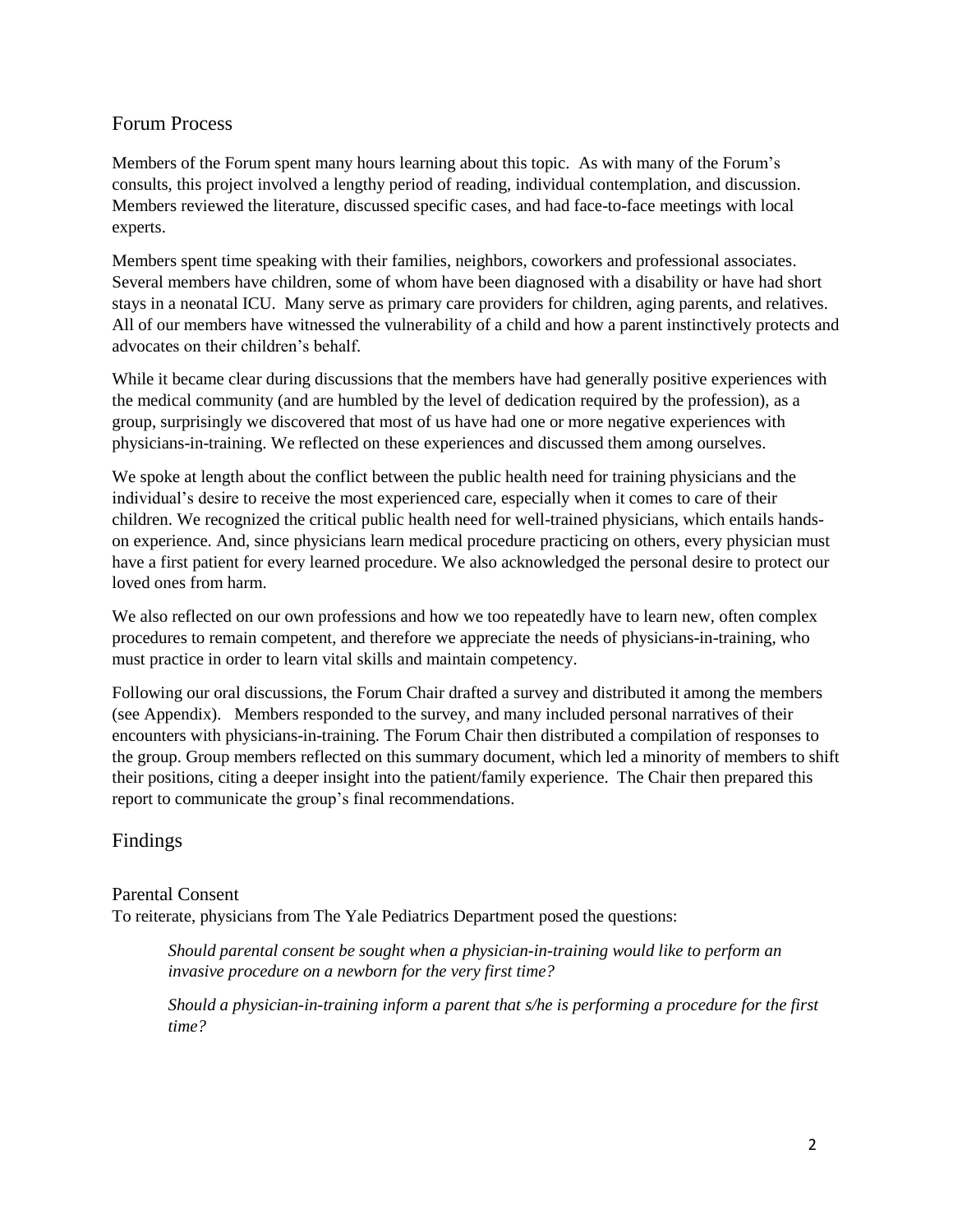The survey found that a decided majority responded to both questions in the affirmative. The process of learning about member experiences (communicated via the survey) led some members to revise their final recommendations: those who responded in the negative then decided to advocate for increased protections. Thus, Forum members are unanimous in stating:

*Parental consent must be sought when a physician-in-training would like to perform an invasive procedure on a newborn for the very first time – meaning that training status must be disclosed, and;*

*A physician-in-training must inform a parent that s/he is performing a procedure for the first time.*

Forum members agree that "consent is the necessary precondition of all medical touching… Every instance of medical touching for which a legal consent has not been granted… [is] often a crime against the community, and always a private wrong, or tort, against the person touched."<sup>6</sup>

Members' views align with that of the Joint Commission of Accreditation of Healthcare Organizations, which states that patients should be informed of the professional status of individuals performing procedures. One member stated:

*"[Parents] have the right to refuse care for themselves, they should have the right to refuse who is caring for their children, especially a newborn and especially with regard to an invasive procedure. The status of the person performing the procedure will directly affect the outcomes and risks."*

The first time a physician-in-training tries a procedure is significant because there are unknowns. Especially because procedures are no longer practiced on the newly deceased, there are uncertainties that are not currently systematically documented and analyzed. One member stated:

*"A parent has the right to weigh those factors and request a lower risk option."*

#### Overall Trends in Survey Responses

Members were asked whether they would consent to an invasive procedure by a physician-in-training on their infant for the very first time, and whether they ought to be informed of first-time status. Forum members are diverse with respect to many factors, including age, occupation, socio-economic status, race, and religion. Yet, none of these factors appear to account for the variation in initial responses to the survey. Upon close examination, a trend emerged: those who have had positive (or no negative experiences) as a patient/family member were much more willing to consent to an invasive procedure by a physician-in-training on their infant for the very first time. Some members of the committee have had good experiences with physicians-in-training. One member recalled such an experience:

*"When a physician in training was going to do a procedure – for the first time - on my mother, my sister and I agreed because the attending physician was going to be right next to him, and we agreed that he would guide the physician-in-training or intervene only if needed."*

Some quotes from members who had negative experiences include:

*"I have allowed it in the past with my child (not a newborn) and it was disastrous. I would never put a child of mine through that again."*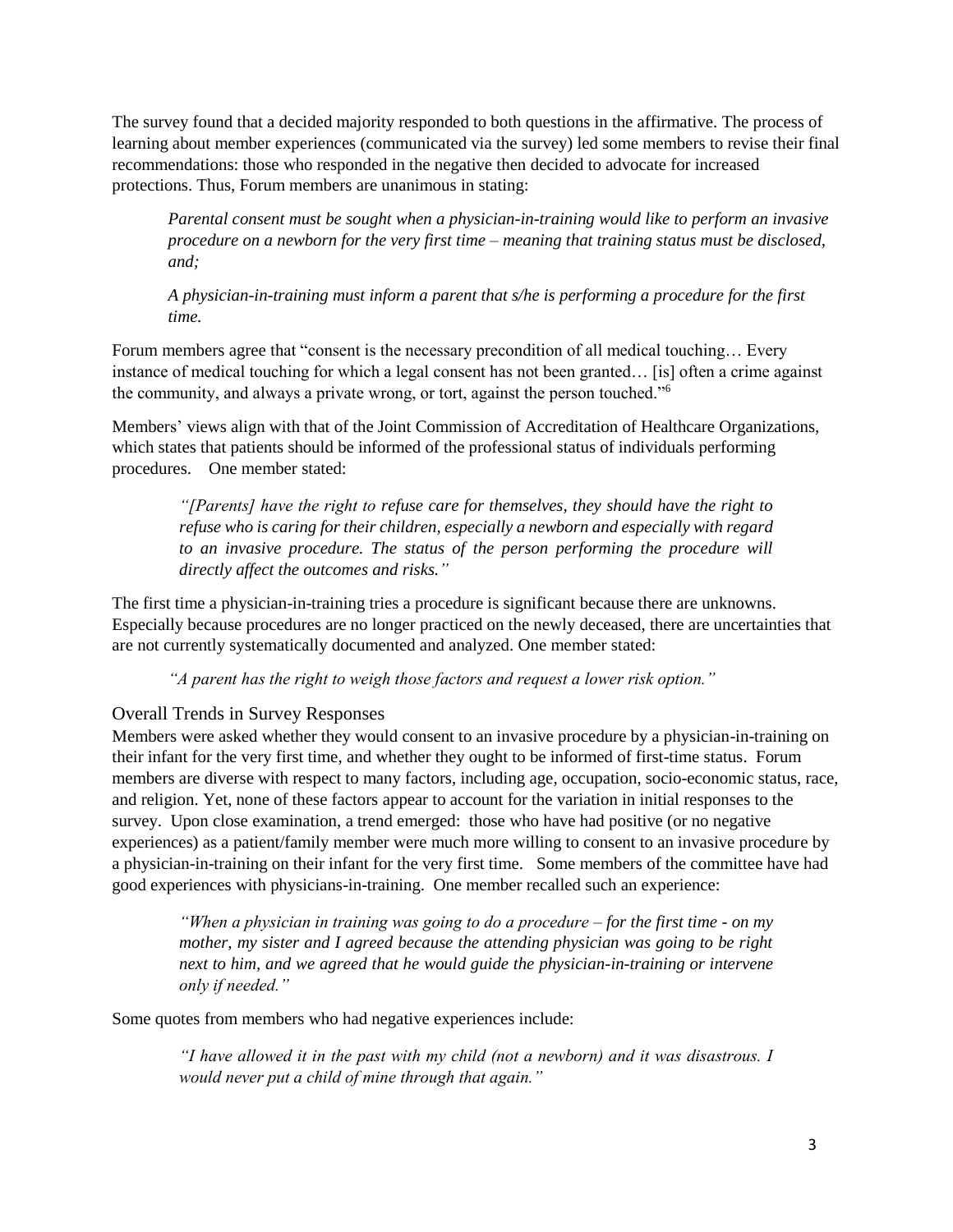*"I have had at least three procedures in life… where physician-in-training assisted, and they were negative experiences or at best humiliating."*

*"I have had terrible experiences with physicians-in-training doing procedures on my children. There are no factors that would influence me to allow one to do a procedure on my newborn. Ever. My child is not an experiment. I recognize that one needs to do the procedures to learn. I am just not willing for that to be my child again."*

*"[My child's experience] was horrendous…I didn't know…until later that it didn't have to be that* way."

One member, whose child was rushed to an emergency department, indicated that:

*"She [her child]…was rushed [in] with internal bleeding and pain. They allowed a [physician-in-training] to try seven times to put an IV into my screaming child. She was terrified… screaming, "Help me, Mommy! No more, please, Mommy!" Finally, I made them stop. I can't believe I waited so long. They had the attending do it in one try with no pain."*

It is again worth noting that neither age, race, experience with the medical system, nor experience with physicians-in-training were elements related to a member's initial response to the Pediatrics Department's inquiries. We found that past medical experience, whether positive or negative, correlated strongly with a member's response: if one had one or more negative experiences with a physician-in-training, they were less likely to allow other physicians-in-training access to themselves or their family. Thus we concluded that patients place a high value on trust in the physician/patient relationship. Once that trust weakens, committee members expressed the view that they found it difficult to reverse their sentiments, even when treated in the most respected medical institutions.

Further, some of these member-parents spoke about their guilt and how they harbor feelings that they let their children down and perhaps failed as parents. We conclude that a parent's confidence may suffer from these interactions.

#### **Context**

Most members agreed with the following survey statements:

*"I would be more likely to allow a physician-in-training to perform an invasive procedure on my newborn child - for the first time- if…"*

*… the attending physician spoke with me and expressed their confidence in the physician-intraining's abilities;*

*… the attending physician told me s/he would be present to supervise, and would intervene if needed;*

*… I had a good understanding of the risks of the procedure;* 

*… I knew the physician-in-training had performed the procedure before via a computer simulation;*

*… I knew the physician-in-training had performed the procedure before on a newly deceased infant.*

Thus we recommend that these points are shared with families, as appropriate.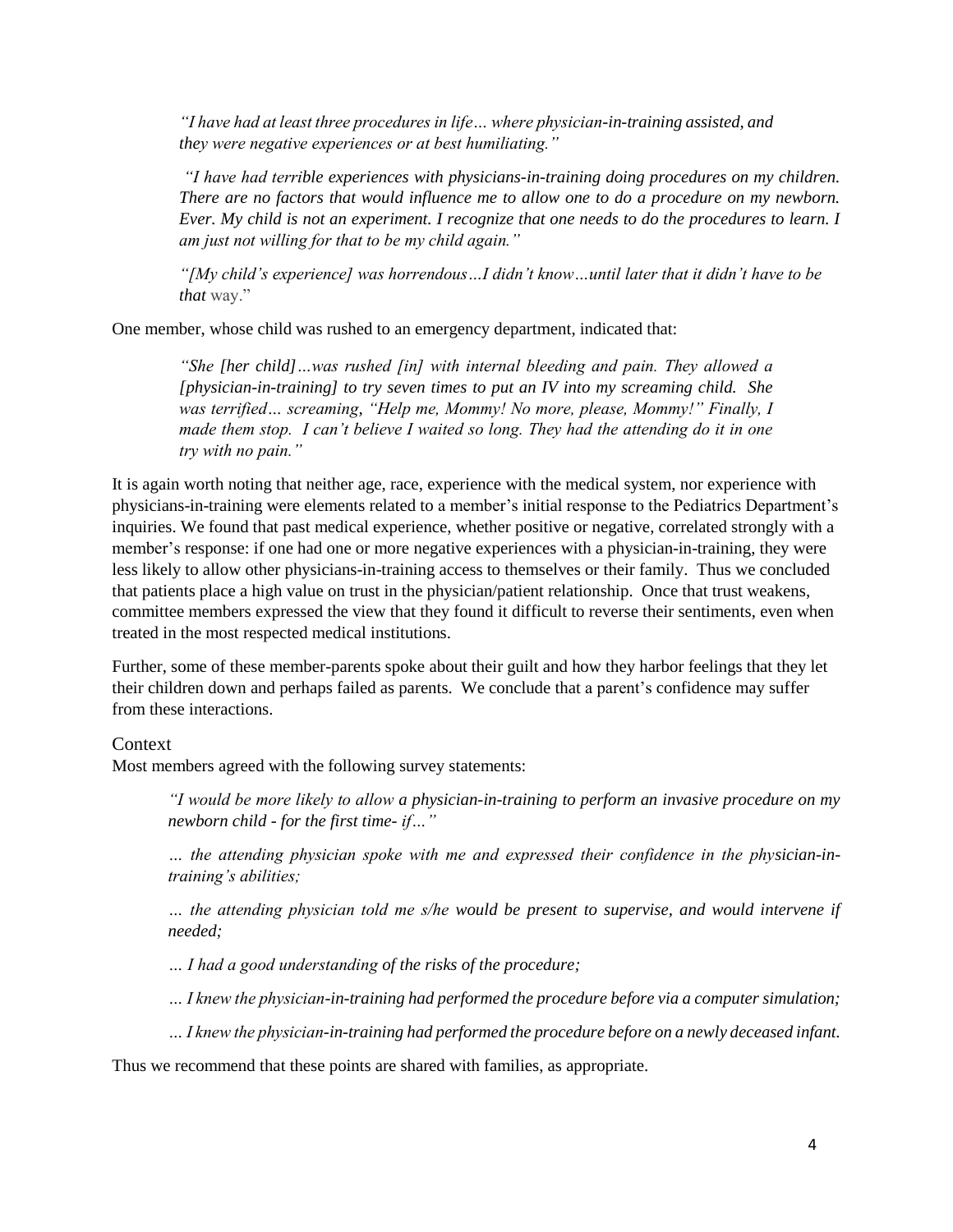#### Trust

Our members spoke of the pact of trust that is critical to the physician-patient relationship. One member stated:

*"I am a wary consumer of medical treatment… The analogy is being put into the position of a passenger in a jet liner. The passenger has no control over the airline system or the pilots flying the plane. We succumb to our powerlessness and bow down before forces that are invisible, abstract. We hope that the physician is an ethical person. When my parents passed, I was in a position to advocate for them, and the central question in each case was: "Is this what you would do if it were a family member close to you?" Whether they were truthful, who knows."*

Members discussed the difficulty recovering from a breakdown in trust. For instance, if a physician-intraining misrepresented their level of experience, they would be less likely to trust future conversations, not only with that doctor, but with others at the same institution. Thus they refer to the fragility of the relationship, and the importance of not misrepresenting experience levels.

Members also spoke of the importance of respecting the parent's decision-making. One member whose child had a negative experience with physicians-in-training stated:

*"The following speaks the most clearly to me personally:*

*'Respect for autonomy signifies an obligation to health care professionals of respecting the decision making capabilities of the patients. It also denotes provision of choices and alternatives to patients so that they can practice self-determination.'*

*It comes from of place in me of wanting to be respected as an individual who can make informed decisions about myself and my children.* 

*I also feel that people have the right to refuse to let their children be the test subjects."*

Another member stated:

*"The ethos… or character… that a parent may attribute to the physician is a key factor in deciding whether to allow a physician-in-training to conduct a new procedure. "If [the parents] go along with a physician-in-training, it would seem it's because the physician has overcome the bias associated with other sympathies and fears as regards the well-being of their children."*

One of the members who did not have a negative experience with physicians was one of the few members to initially believe that parents should not have the option refuse a trainee. This member was concerned about the articles presented about under-prepared residents performing procedures, and stated:

*There's an ethical obligation on the attending to ensure that [physicians-in-training] aren't doing procedures without adequate supervision, and aren't doing procedures solo unless & until the attending is confident that the [physicians-in-training] has mastered it… I… do assume a 'perfect world' of adequate training for new docs, & maybe that is really naive - but, in a nutshell, if training isn't adequate, they shouldn't be allowed to operate, & if it is adequate, then patients shouldn't be allowed to refuse… I don't mean to be naïve & assume that [physicians] are always experts, but it seems to*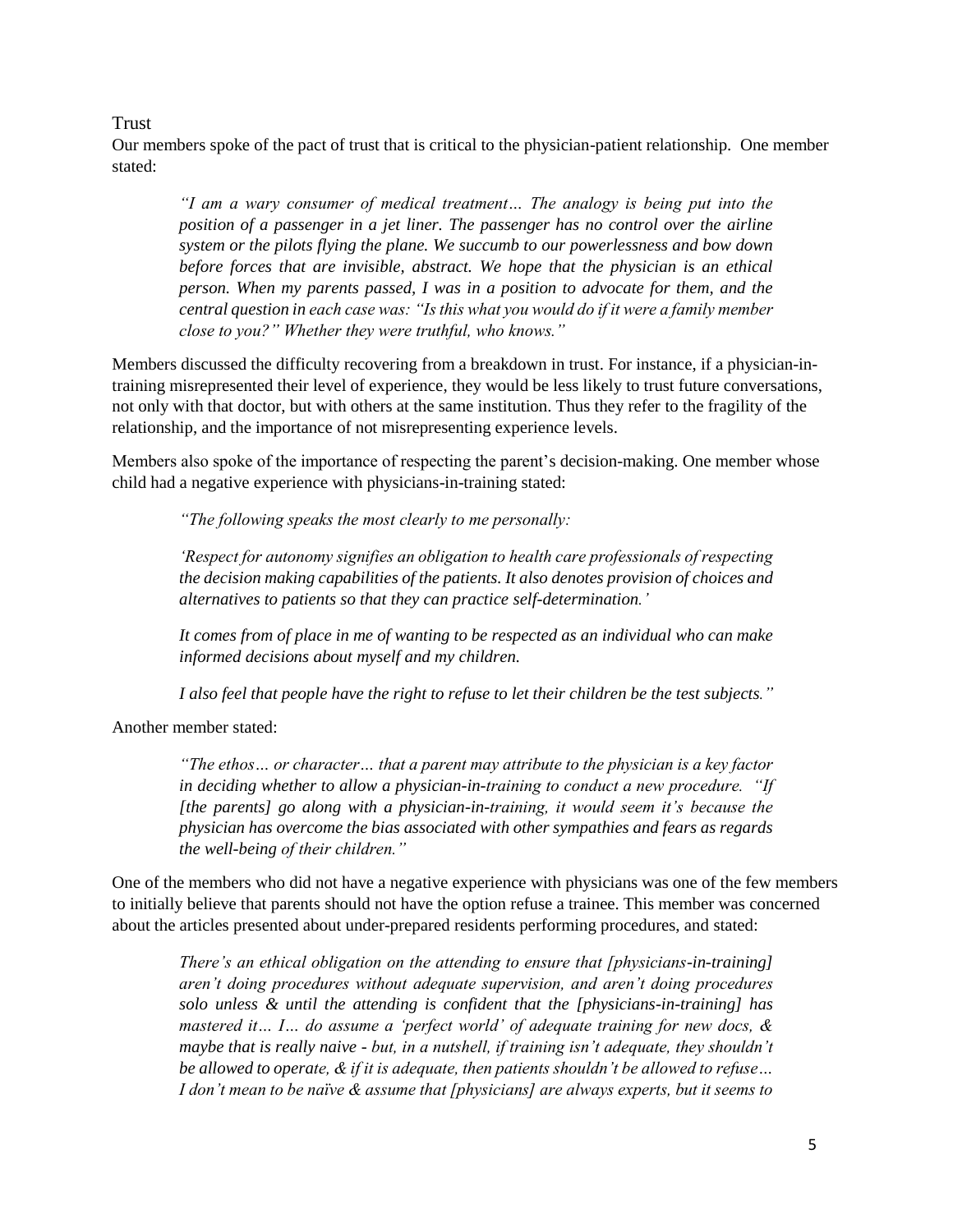*me that an attending shouldn't offer to have [physicians-in-training] perform the operation until they're confident in [them] – and if they are, then no patient should have veto power…* 

*It shouldn't take a tragedy, or lawsuit, to ensure that medical training is sufficient for [physicians-in-training] – but I imagine that it may take several tragedies & suits.* 

Another member stated,

*When my newborn was in the NICU, the head nurse overrode some things I specifically asked for. It wasn't anything that hurt my baby, but her actions kind-of made me feel invalidated as a new parent. After that, I stayed close to the NICU, trying to guard against other things happening without my consent. I just didn't know how to talk to them, and I didn't know what else they would do.*

# Recommendations

1. Consent

As discussed, members unanimously agreed that parental consent must be sought when a physician-intraining desires to perform an invasive procedure that s/he has never performed before. Members also unanimously agree that trainee status ought to be disclosed during the consent process. And, if the physician-in-training has never performed the procedure before, that first-time status ought to be disclosed.

While the consult request specifically refers to procedures on newborns, we find that consent must be sought – and trainee status disclosed - for patients of all ages.

2. Medical Errors by Training Status: A Call for Meaningful Presentation of Risks in the Informed Consent Process

Good communication with patients during the informed consent conversation can increase trust between patients and physicians.7,8 A key component of informed consent is the disclosure of benefits and risks. Although the risks of invasive pediatric procedures have been surveyed, reports do not subdivide incidence rates by training status. Thus, risks cannot be accurately communicated and parents are unable to reliably assess the added risk associated with a trainee-performed procedure. Without adequate knowledge, parents tend to err on the side of protecting their children. Clearly, a need exists for studies that subdivide and analyze medical errors by training status. These studies would enable the medical team to give a meaningful presentation of the risks to the parent, and allow the parent to make a decision based on facts.

3. Consider Reinstituting the Practice of Developing Invasive Procedure Skills on Newly Deceased Infants

Policy dealing with the development of physician-in-training skills on newborns should not be driven by extraneous pressures. In this regard, one member stated,

*"I think that there should be policy on [training young physicians], and it should not be driven by manufactured or controlled physician shortages. There must be a sufficient number of qualified physicians, so that we do not have to resort to physician-intraining, under the guise that this is how they come to improve their skills."*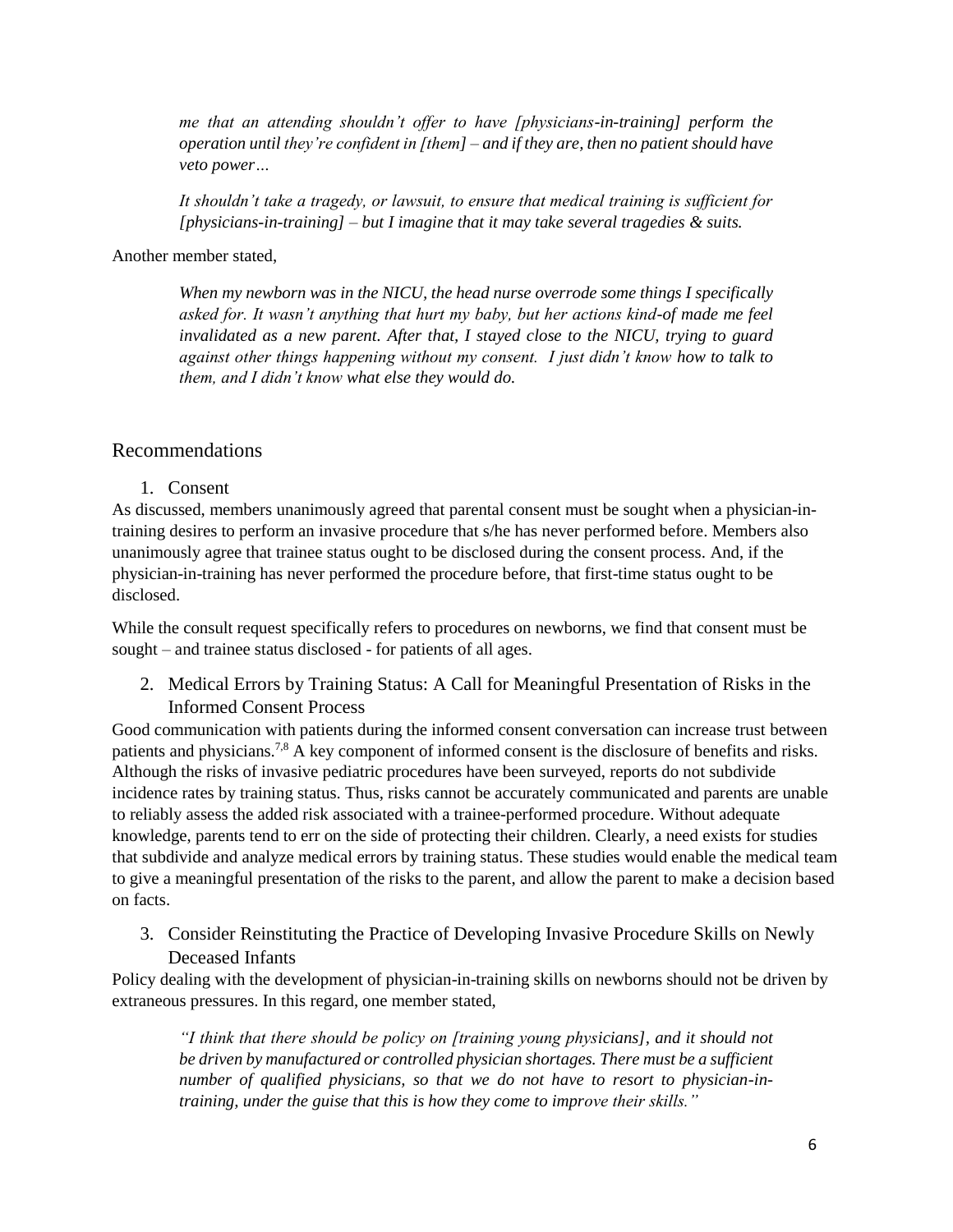Forum members largely agree with and recommend extensive training before conducting procedures on newborns. One member offered this perspective:

*"This person, as a trainee, should be one who has stood… by the skilled physician for such an extended time that he/she transitions seamlessly to the position of responsibility, so one is never in a position of having to come at any solo procedure, as a physician-in-training."*

Parents who lose a child often experience an intense need to attribute meaning to their child's life and death.<sup>9</sup> Many parents who choose to donate their child's organs find meaning in the act of donation.<sup>10</sup> We see parallels between parents whose children are eligible for organ donation, and parents whose children are eligible for post-mortem invasive procedures. While the task of approaching the parents of newly deceased infants is daunting,<sup>11</sup> we see fine examples from seasoned physicians who understand how to approach families to request permission for an invasive procedure.<sup>12</sup> We also see evidence of parents who do consent, including one study in which 73% of parents gave permission for intubation of their newly deceased infant.<sup>13</sup> Many will consent, it seems, if adequate information is provided.<sup>14</sup> We also have found support for consented postmortem procedures by the Council on Ethical and Judicial Affairs of the American Medical Association.<sup>15</sup> Thus we encourage the medical community to pursue this option.

One study found 37% of families had *not been* solicited to donate their deceased child's organs, but indicated the families' willingness to have done so had they been asked. <sup>16</sup> The point suggests that we, as parents and community members, desire to be included in the decision-making process.

4. Enhance Standard Oversight and Support Procedures for Physicians-in-Training As discussed, several Forum members have had negative experiences with physicians-in-training. Some describe these experiences as "horrific." Many of these experiences were when members' children were patients, and members believe that lack of oversight was a key factor of their negative experiences.

Our study revealed that those with prior negative experiences with a physician-in-training will carry their grief and fear, sometimes for decades. Even one unfortunate experience between a physician-in-training and patient can permanently affect a family's trust, which likely influences their trust in future care providers. And, once lost, regaining trust is difficult. $17,18$ 

On a related note, the group reviewed literature which addressed a strained management dynamic between some physicians-in-training and their superiors. One article stated:

"Due to concern over the perception of others, especially the superiors who evaluated them, residents described pressure to act as though they were more experienced than they perceived that they were… [A] resident gave this example of difficulty admitting shortcomings: '*I've done in the past procedures on patients that I wasn't necessarily comfortable doing, with not a whole lot of supervision. But when someone asks me, you know, 'Do you need me to stand here? Do you need me here while you do this?' I said, 'No.' And that was probably not the right answer.*'" <sup>19</sup>

Thus we identify two issues of concern: strained dynamics and insufficient oversight.

We encourage a culture of openness at all institutions, thus enabling physicians-in-training to feel secure in a candid relationship with their supervisors.

Members place responsibility for poor experiences by trainees with the supervisor; attending physicians have the responsibility to be present until the trainee no longer requires their presence. Members stated: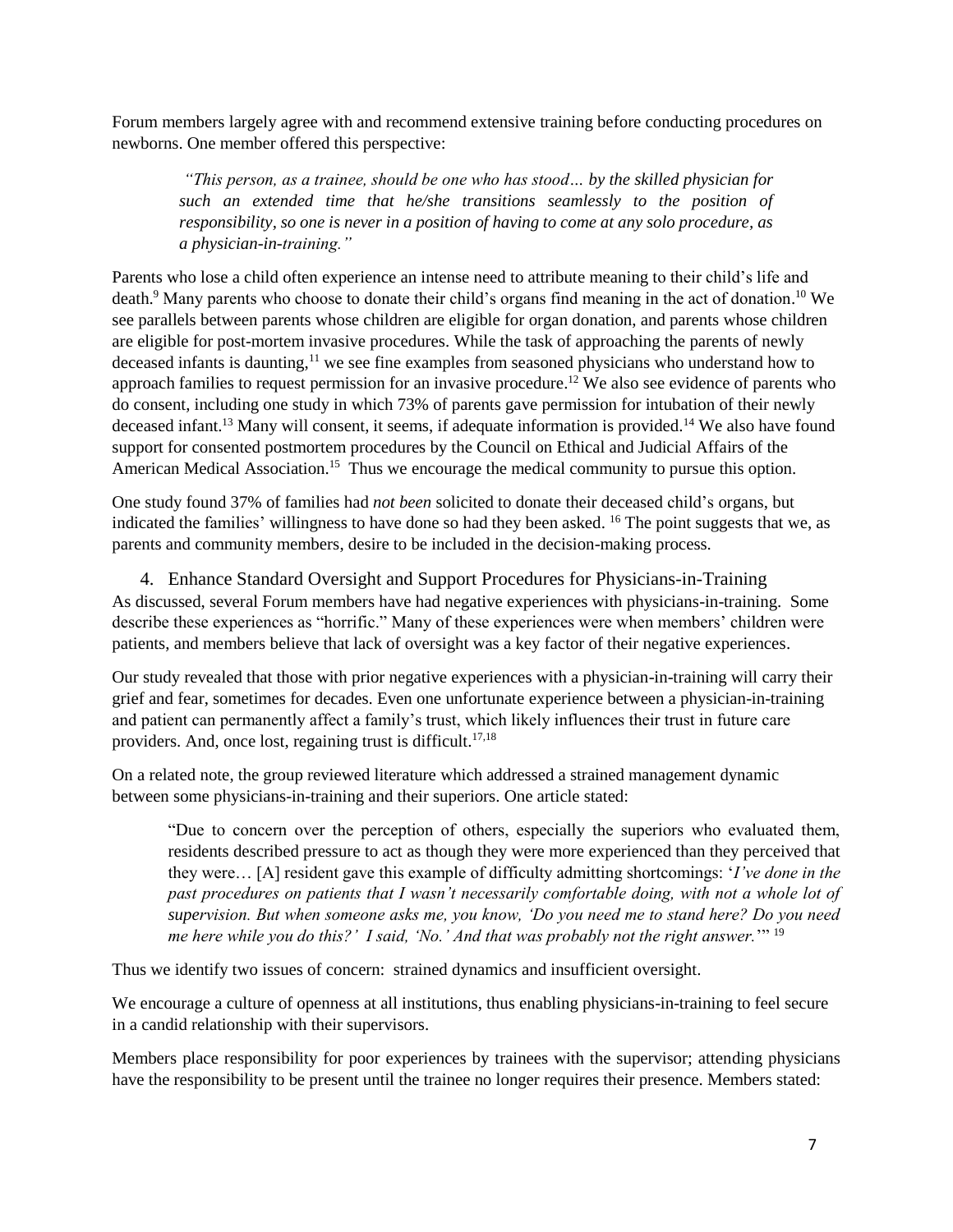*"Supervisors have an absolute ethical duty to ensure that residents are trained sufficiently before allowing them [to independently conduct invasive procedures]."*

*"Attendings are responsible, period."*

*"They shouldn't let residents perform a skill unless they'd be comfortable having the resident operate on their [own child], and even then, they should be there with the resident to help if needed, and should not let residents [practice] alone until they're sure the resident is competent."*

Further, members wish that patients could assume that the option of care-by-trainee is not offered to them unless the trainee is qualified. One member stated:

*"I truly think that most patients would assume - and frankly, have a right to assume, that the attending wouldn't even offer or allow [invasive procedures by a physician-in-training] if the resident weren't qualified...[and] most parents will simply assume - and again, they really have every right to assume… that the attending will remain there in case the resident needs help."*

Should stringent and uniform oversight be present, as described above, a minority of members believe that there would then be no need to warn parents of a trainee's status: the medical team could in good conscience withhold trainee status from a parent when consenting for their child's procedure, even if the physician-intraining had never done that procedure before on a live infant. This is the view of a small minority of Forum members; most are resolute about the need for disclosure of trainee status.

Even though many members have had unsatisfactory experiences with trainees, all have also had positive, affirming experiences with seasoned and caring physicians. We believe that excellent care is provided most of the time, in the vast majority of teaching hospitals. But because of the anguished long-term effects that occur from even a single unacceptable experience between a family member and a physician-in-training, we advocate for increased supervision of physicians-in-training.

We believe that openness and oversight would translate into an increased trust between the medical provider and family, serving to enhance the quality of decision-making, often under extreme stress, when life itself is at stake, and when time to act is of the essence.

# Closing

We appreciate the opportunity to consult on this project, and hope that our feedback serves to beneficially add to the discourse on this important topic. We find that our work on the Forum is a positive experience that builds trust between our communities and the medical community. We are heartened that Yale's Pediatrics Department particularly, has sought out the perspectives of the community. We welcome further consultation requests.

*Acknowledgement – The author wishes to thank Joseph Carvalko, JD, MFA (Forum member and Adjunct Professor at Quinnipiac University, School of Law) for his editorial assistance.*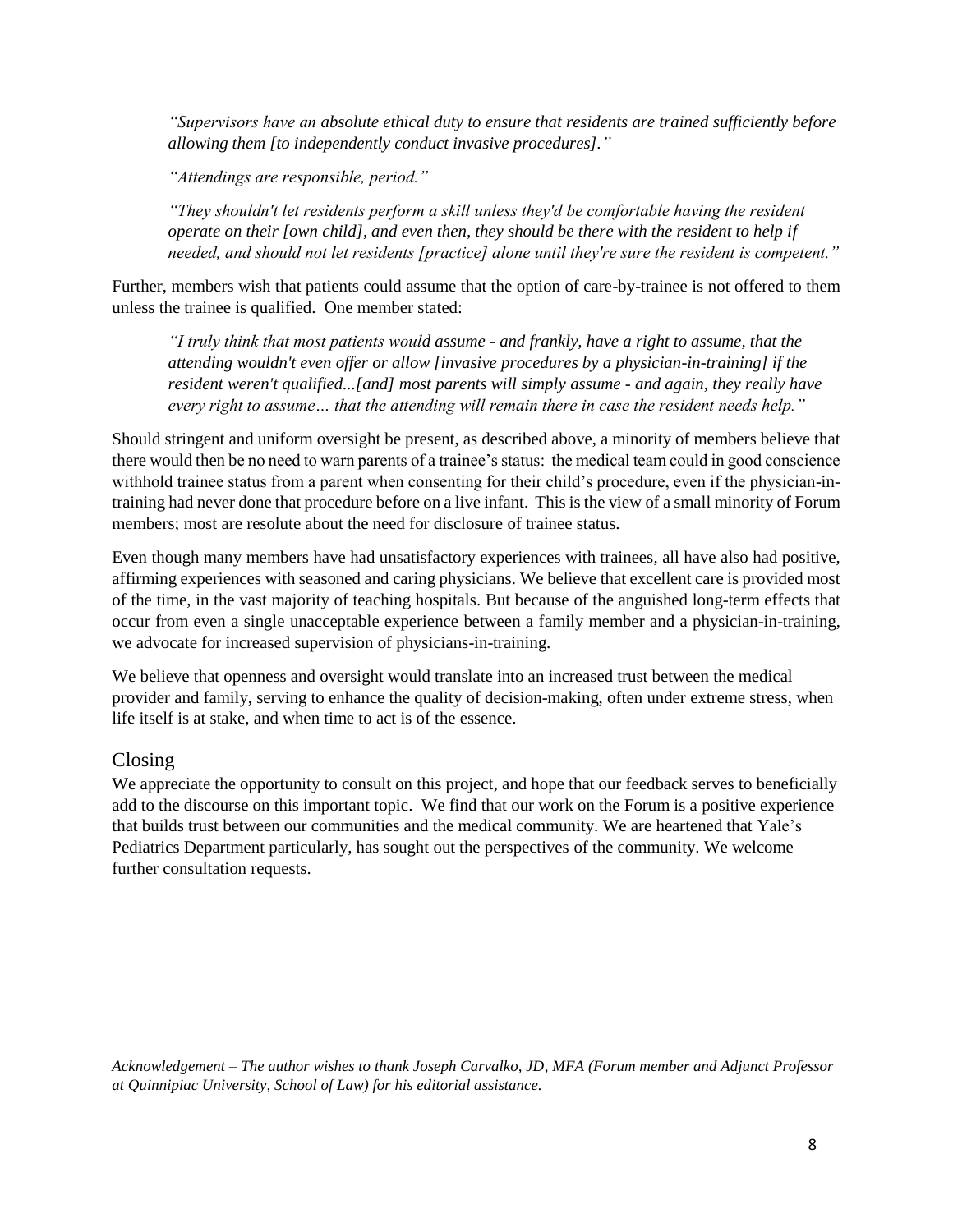# Appendix

The following survey was distributed to each member of the Forum.

*1.* Which of the following factors would influence your willingness to allow a physician-in-training to perform an invasive procedure on your newborn child?

*"I would be more likely to allow a physician-in-training to perform an invasive procedure on my newborn child if…"*

a) ... the attending physician spoke with me and expressed their confidence in the physician-in*training's abilities;*

| Strongly Agree | Agree | No Influence | Disagree | <b>Strongly Disagree</b> |
|----------------|-------|--------------|----------|--------------------------|
|                |       |              |          |                          |

b) *… the attending physician told me s/he would be present to supervise, and would intervene if needed;* 

| Strongly Agree | Agree | No Influence | <b>Disagree</b> | <b>Strongly Disagree</b> |
|----------------|-------|--------------|-----------------|--------------------------|
|                |       |              |                 | 59                       |

c) *… I had a good understanding of the risks of the procedure;* 

| <b>Strongly Agree</b> | Agree | No Influence | <b>Disagree</b> | <b>Strongly Disagree</b> |
|-----------------------|-------|--------------|-----------------|--------------------------|
|                       |       |              |                 |                          |

d) *… I knew the physician-in-training had performed the procedure before via a computer simulation;* 

| <b>Strongly Agree</b> | Agree | No Influence | Disagree | Strongly Disagree |
|-----------------------|-------|--------------|----------|-------------------|
|                       |       |              |          |                   |

e) *… I knew the physician-in-training had performed the procedure before on a newly deceased infant;* 

| Strongly Agree | Agree | No Influence | Disagree | <b>Strongly Disagree</b> |
|----------------|-------|--------------|----------|--------------------------|
|                |       |              |          |                          |

- 2. Are there other factors that might increase the likelihood that a parent would consent to their child's invasive procedure by a physician-in-training?
- 3. While we have discussed the strong emphasis on medical ethics and professionalism in medical education – and the remarkable work by physicians in treating their patients - we have also discussed ethical conflicts documented in the literature (Rosenbaum, et al, 2004):

*"[Some] residents failed to tell the truth… [about] how experienced they were with specific procedures. Conflicts arose from disagreements over how much information to disclose, who should disclose, and when to disclose."*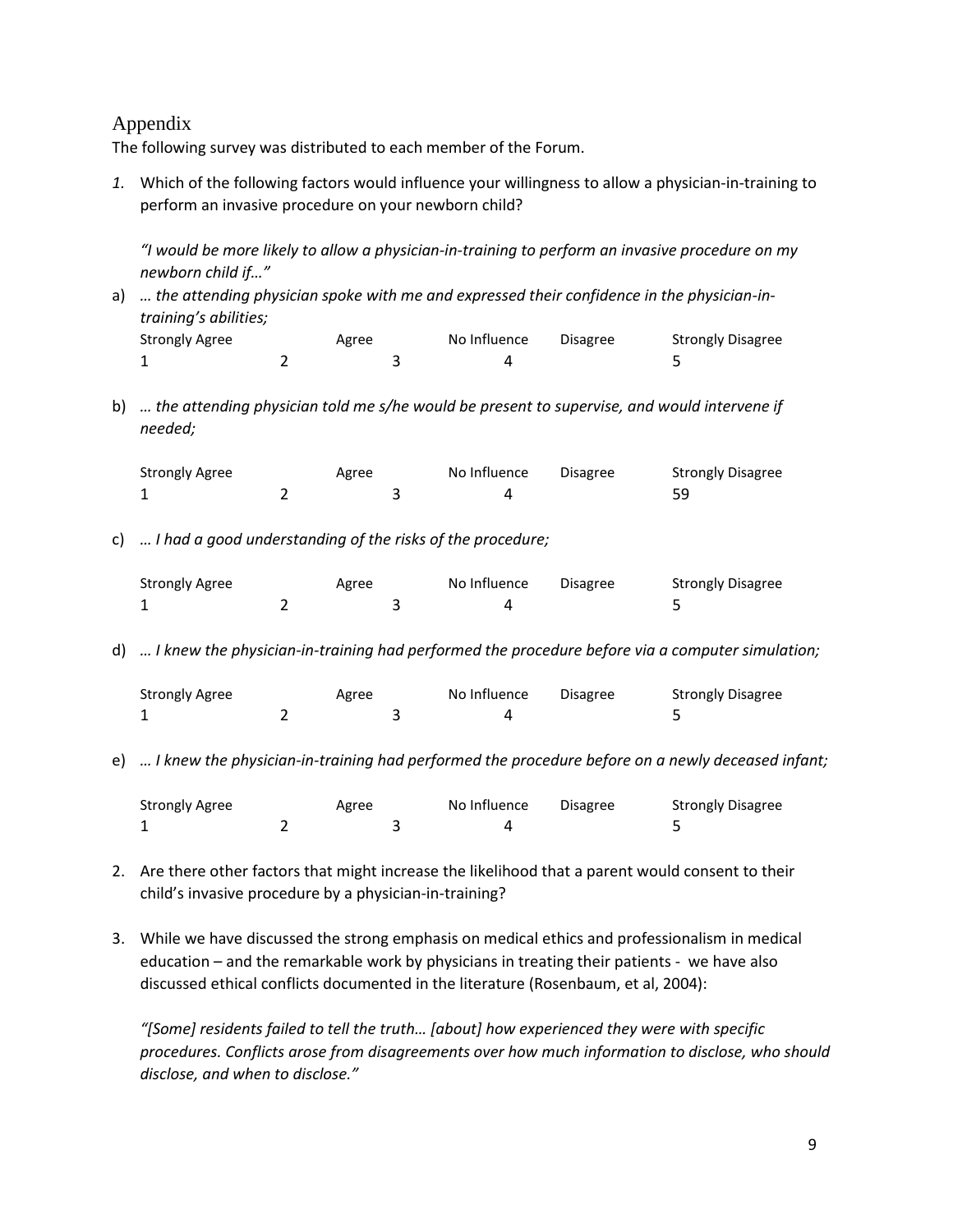*"A resident said, 'It's that whole tension between what I need to do to become a better resident, which was I had to get through a certain amount of procedures… I don't know that I would have known that there would be these situations where my learning would happen maybe somewhat at the expense of the patient.'"*

*"Sometimes, compromises were necessary between two competing professional values (e.g. potentially harming a patient to learn a procedure for the sake of future patients.)"*

*"Although the strong organizational structure of medical training provides organization and efficiency, the hierarchy may make the residents feel as if they sometimes must compromise their core professional responsibility to patients in order to succeed."*

Thus we see that the culture of some medical institutions places physicians-in-training in a position of conflict. What are your thoughts on how this factors into our current topic?

- 4. The Joint Commission of Accreditation of Healthcare Organizations states that patients should be informed of the professional status of individuals performing procedures. Likewise, the widely accepted medical ethics concepts of disclosure, informed consent, and autonomy support being informed of this status. And yet some physicians hesitate to disclose a trainee's status for fear of a parent's dismissal.
	- a. Do you think that a parent should be *informed* of the professional status of an individual performing an invasive procedure on their newborn for the very first time?
	- b. Why?
	- c. Do you think that parents should be *allowed to deny* a physician-in-training from performing an invasive procedure on their newborn for the very first time?
	- d. Why?
	- e. Would you allow a physician-in-training to perform an invasive procedure for the very first time - on your newborn child?
	- f. Why?
- 5. Does the necessity of training physicians outweigh the moral obligation to inform the parent that a procedure will be conducted on their child by a physician-in-training for the very first time?
	- a. How does your understanding of the "ethical principle of truth telling" factor into your response?
	- b. How does your understanding of the "claim of society to protect its individuals" factor into your response?
- 6. Do you have an experience with physicians-in-training that shapes your perspective (please share)?
- 7. If you feel that you would never personally agree to IPN, might you have any suggestions on systems changes that might help these young physicians receive the necessary training?
- 8. Do you have any additional thoughts on this topic?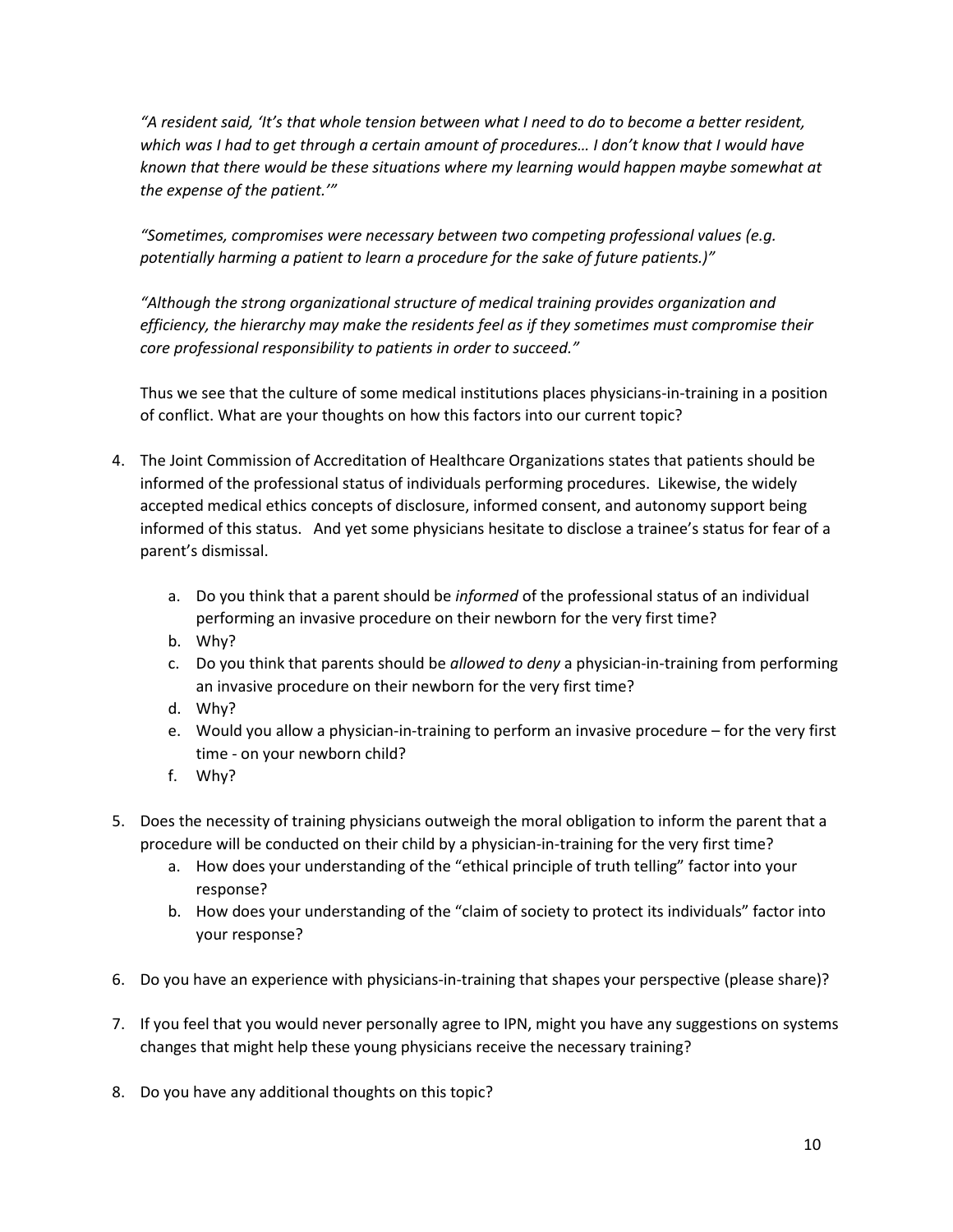<sup>2</sup> The Community Bioethics Forum, created by The Program for Biomedical Ethics at The Yale School of Medicine, serves as a policy-review resource to the community affiliated with Yale-New Haven Hospital and The Yale School of Medicine, to include the community's voice in the dialogue already occurring in healthcare institutions, government, and academia. The Forum draws its members from outside the community of medical ethicists or physicians, and from a varied set of occupational, socio-economic, religious, cultural, and educational backgrounds. With training in basic medical ethics, the group is well-positioned to call attention to the spectrum of needs and ethos of New Haven's diverse population.

<sup>3</sup> Patients' Willingness to Allow Residents to Learn to Practice Medical Procedures; Santen, Sally A. MD; Hemphill, Robin R. MD; McDonald, Morgan F. MD; Jo, Colleen O. MD; Academic Medicine, February 2004 - Volume 79 - Issue 2 - pp 144-147.

<sup>4</sup> An Analysis of Candidate Ethical Justifications for Allowing Inexperienced Physicians-in-Training to Perform Invasive Procedures; Mark Mercurio, MD, MA; Journal of Medicine and Philosophy, Volume 33, Issue 1, 2008, Pp. 44-57.

<sup>5</sup> Practicing procedures on the recently dead, Christopher J Denny, MD, Daniel Kollek, MD, The Journal of Emergency Medicine, Volume 17, Issue 6, November–December 1999, Pages 949–952.

<sup>6</sup> Don't Ask, Don't Tell: Practicing Minimally Invasive Resuscitation Techniques on the Newly Dead; AD Goldblatt, JD, LLM, Annals of Emergency Medicine, Volume 25, Issue 1, January 1995, Pages 86–90.

 $7$  Patients' Understanding of the Roles of Interns, Residents, and Attending Physicians in the Emergency Department; Robin R. Hemphill, MD, Sally A Santen, MD, C Bart Rountree, BS, Andrew R Szmit, BA, MA; Academic Emergency Medicine; April 1999, Volume 6, Number 4, pages 339-344.

<sup>8</sup> Surgical informed consent: What it is and is not, W.Sterling Edwards, MD, Carolina Yahne, PhD; The American Journal of Surgery, Volume 154, Issue 6, December 1987, Pages 574–578.

<sup>9</sup> Parental Grief Following the Brain Death of a Child: Does Consent or Refusal to Organ Donation Affect Their Grief?; Thalia Bellalia & Danai Papadatoua; Death Studies; Volume 30, Issue 10, 2006; pages 883-917.

 $10$  Id.

 $\overline{\phantom{a}}$ 

<sup>11</sup> Don't Ask, Don't Tell: Practicing Minimally Invasive Resuscitation Techniques on the Newly Dead; AD Goldblatt, JD, LLM, Annals of Emergency Medicine, Volume 25, Issue 1, January 1995, Pages 86–90.

<sup>12</sup> In Practice: Teaching Intubation with Cadavers: Generosity at a Time of Loss; Mark Mercurio, MD, MA; The Hastings Center Report; Vol. 39, No. 4, July-Aug 2009; pp 7-8.

<sup>13</sup> Teaching Intubation Skills Using Newly Deceased Infants; D. Gary Benfield, MD; Richard J. Flaksman, MD; Tsun-Hsin Lin, MD; Anand D. Kantak, MD; Franklin W. Kokomoor, MD; John H. Vollman, MD; JAMA; May 8, 1991, Vol 265, No. 18.

<sup>14</sup> Feasibility of Obtaining Family Consent for Teaching Cricothyrotomy on the Newly Dead in the Emergency

<sup>&</sup>lt;sup>1</sup> Lori Bruce is the Chair and Founder of the Yale Community Bioethics Forum, a Yale-Hastings Scholar in Bioethics, Vice-President of the nonprofit Community Voices in Medical Ethics, founding member of Harvard's Community Ethics Committee, and an administrator at the Yale Interdisciplinary Center for Bioethics. Correspondence to: [lori.bruce@yale.edu](mailto:lori.bruce@yale.edu) or Lori Bruce, Yale Interdisciplinary Center for Bioethics, 238 Prospect St, New Haven, CT, 06511.